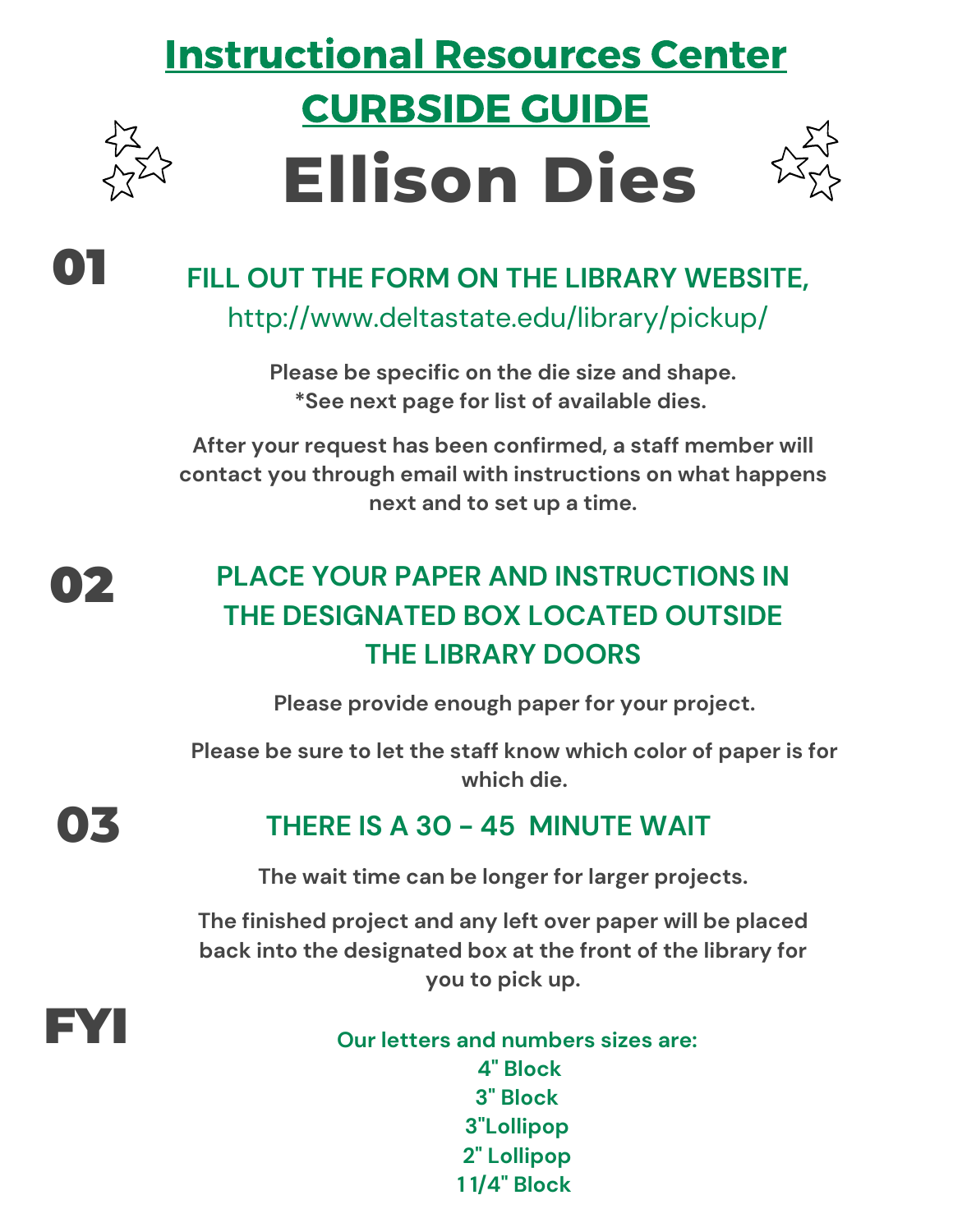# Ellison Die Shapes

**Small/Large** Acorn African woman Airplane #2 Airplane Banner Angel #2 Ant Ape Apple (BB) Asian Woman **Astronaut** @ sign & symbol Award #1B Baby #2 Baby Block #1B Balloons Balloon, Hot Air Banner #2 Baseball Hat Basic Beginnings, Chicken Basic Beginnings Cow Basic Beginnings, Horse Basic Beginnings, Lamb Basic Beginnings, Pig Basket #1 Basketball **Bat** Bat Ball Glove Bear #1 **Bee** Beetle Bell Bicycle Big Ben Bird #3 Birthday Cake Boat (BB) Book Open Book Pages Bookmark Award Bookmark Butterfly Bookmark Cat Bookmark Elephant Bookmark Frog Bookmark Heart Bookmark Plain #1 Bookmark Plain #2 Bookmark Star Bookmark Teddy Bear #1 Bookmark Walrus Boy #2 Boy, Generic Butterfly #1 Camera/photo Candy Cane Caption Boxes Car #2 Castle #2 Cat#3 Cat, Halloween Caterpillar (BB) Cent Sign Chair #2 Chick, Small Chicken

Child Playing #1 Chili Pepper Christmas Ornament #1A Christmas Ornament (BB) Christmas Stocking Christmas Tree #2 Christmas Wreath & Bow Church #2 Circle ½ Circle 1/3 Circle ¼ Circle 1/6 Circle 1/8 Circles 4" and 1" City Hall Clouds Comb & Brush Computer Desktop Computer Diskette Cornucopia Cow Crayon Crocodile Crown #1 Dairy Group Deer Dinosaurs: Brontosaurus Pterodactyl Stegosaurus Tyrannosaurus Rex Diploma Dog/Puppy #1 Dollar sign Dolphin Dragonfly Drum & Sticks **Duck Eagle** Eagle, Bald Egg/Cracked Eiffel Tower Elephant Eskimo Feather Fire Station Fire Truck Firefly Fireman Fish #2 Fish #3 Flag #1 Flower #4 Flower Pot Football Football Helmet Footprint #1 Fraction Fringe 1 Fraction Fringe 1/2 Fraction Fringe 1/3 Fraction Fringe 1/4 Fraction Fringe 1/6 Fraction Fringe 1/8 Fraction Fringe 1/12 Fraction Fringe 1/16 Frog #2 Frog, Leaping

Fruit & Vegetable Group Ghost #1 Gingerbread Man Giraffe Girl #2 Girl, Generic **Globe** Globe #2 Graduate Cap #1A Grain Group **Grasshopper** Greek Ruins Guitar **Hamster** Hand Puppet, Fireman Hand Puppet, Police Hand Sign, Don't Forget Handprint, Child Hat Hear, See, Smell Heart #4 Heart with Arrow Hippo Horn, Sax Horse #1 Hotdog House #1 Ice Cream Cone Iguana Indian Head Nat. Am Jaguar Jar & Label Jellyfish Jingle Bell Key #2 King King, Martin Luther Ladybug #1 Lamb #2 (BB) Latino Man Leaf (BB) Leaf, Maple Leaf, Oak Leaves, Jungle Liberty Bell Light Bulb Lightning Bolt Lincoln, Abraham Lion Lizard Magnolia Man Manatee Math Sign #1 Meat Group Megaphone Mississippi **Mitten** Monkey #2 Moon Mouse Music I - Treble Clef Music III - Bass Clef Music IV - Notes Native American Man Nativity, Joseph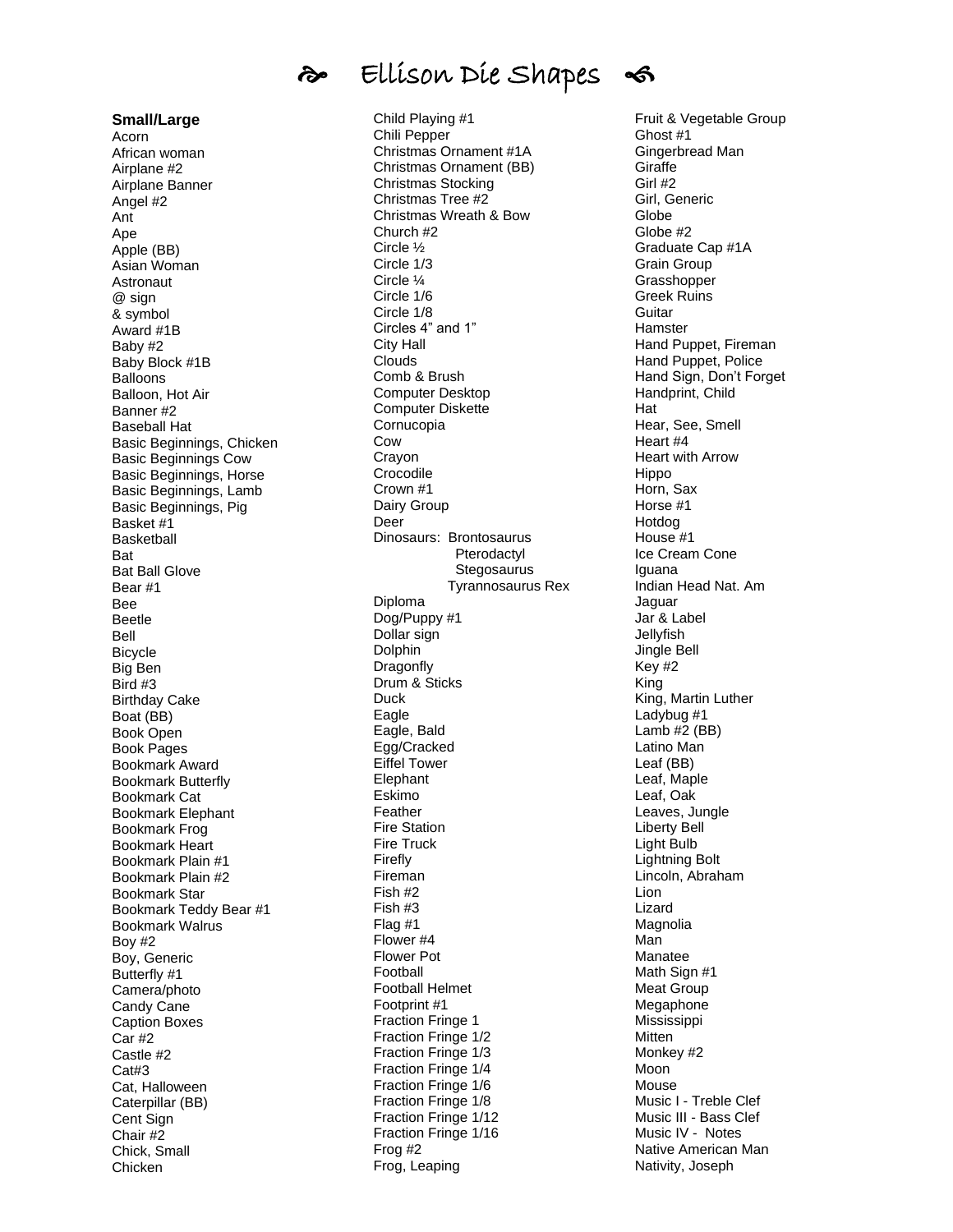Nativity, Manger and Baby Nativity, Mary Nativity, Shepherd Nativity, Wiseman "No" Sign Number Sign Nurse Obama, Barack **Octopus** Oval Owl #1 Pail and Shovel Pansy Parakeet Party Popper Patriot, Jefferson Paw Print #2 Peace Sign Pelican Pencil Pennant, Waving Picture Frame #1 Picture Frame, Apple Picture Frame, Star Pig #2 Pilgrim Hat Police Car Police Station Policeman Popcorn Pumpkin #1A Pumpkin #1B Pumpkin Patch Puzzle #5 (3 die set) Puzzle #5a Puzzle #5b Puzzle #5c **Queen** Quilt design/Bear Paw Quilt design/Diamond Quilt design/Heart Quilt design/Square Quilt design/Star Rabbit #2 Rabbit #7 Rain Boots Raindrop Rectangle Recycle Symbol Rhombus Ribbon Robot Rocket Ship Roosevelt, Theodore **Sandwich** Santa Head School Bell School Bus #1A School Bus Back School House #1 School House #2 **Scorpion** 

Scroll Sea Otte r **Shamrock Shark** Shell #2 Sled Snake #1 Snowflake #2 Snowflake #3 Snowman So. American Woman Soccer Ball Soldier Soldier, Toy Spider **Square** Square 10cm 100S Square 1/2 Square 1/3 Square 1/4 Square 1/6 Square 1/8 **Squirrel** Star #1B Star, Primitive Statue of Liberty **Stingray** Summer Combo Sun #1C Sun #2 Sunflower **Sunglasses** T-Shirt Taj Mahal Taste, Touch Teddy Bear #1C Tiny Stars Tiny Stars, Primitive **Toddler** Toucan Trains: Boxcar Caboose Locomotive Tank Car Zoo Car Trapezoid Tree **Triangle** Trojan Mascot **Truck Tulip** Turkey #2 Turtle #1B Umbrella Unicorn USA U.S. Capitol Violin Washington, George **Watch Whale** White House

Wind Witch on Broom Word USA Woman X-Ray Yak Zebra

#### **Letters and Numbers**

1 ¼" Block letters A to Z upper and lower case and numbers 0 to 9 2" Lollipop letters A to Z upper and lower case and numbers 0 to 9 3" Lollipop shadow letters A to Z upper and lower case and numbers 0 to 9 3" Block letters A to Z upper and lower case and numbers 0 - 9 4" Block letters A to Z upper and lower case and numbers 0 - 9 2" ?, !, and ( )  $3"$  ?, !, and  $()$ 4" ?,  $!,$  and  $()$ **Double Cut** Accordion Fold #2 Border/City Border/Scallop Border/Split Rail Fence Box & Heart Desk Plate/Award Door Hanger/Plain Door Hanger/Plain/Acrylic Gift Card Lattice Mask Middle/Waves/Border Nameplate/Flag Nameplate/Star Peek - A -Boo #1B Pop -Up #2B Extra Large Activity Card, Dinosaur Apple with Worm Bag #1, 3 - D Banner Barn Beehive Bookstand Box #1 Box #2 Box #3 Box #4A Box #4B Box #5/Hexagon Box #6/Hanging Box #7/Pyramid